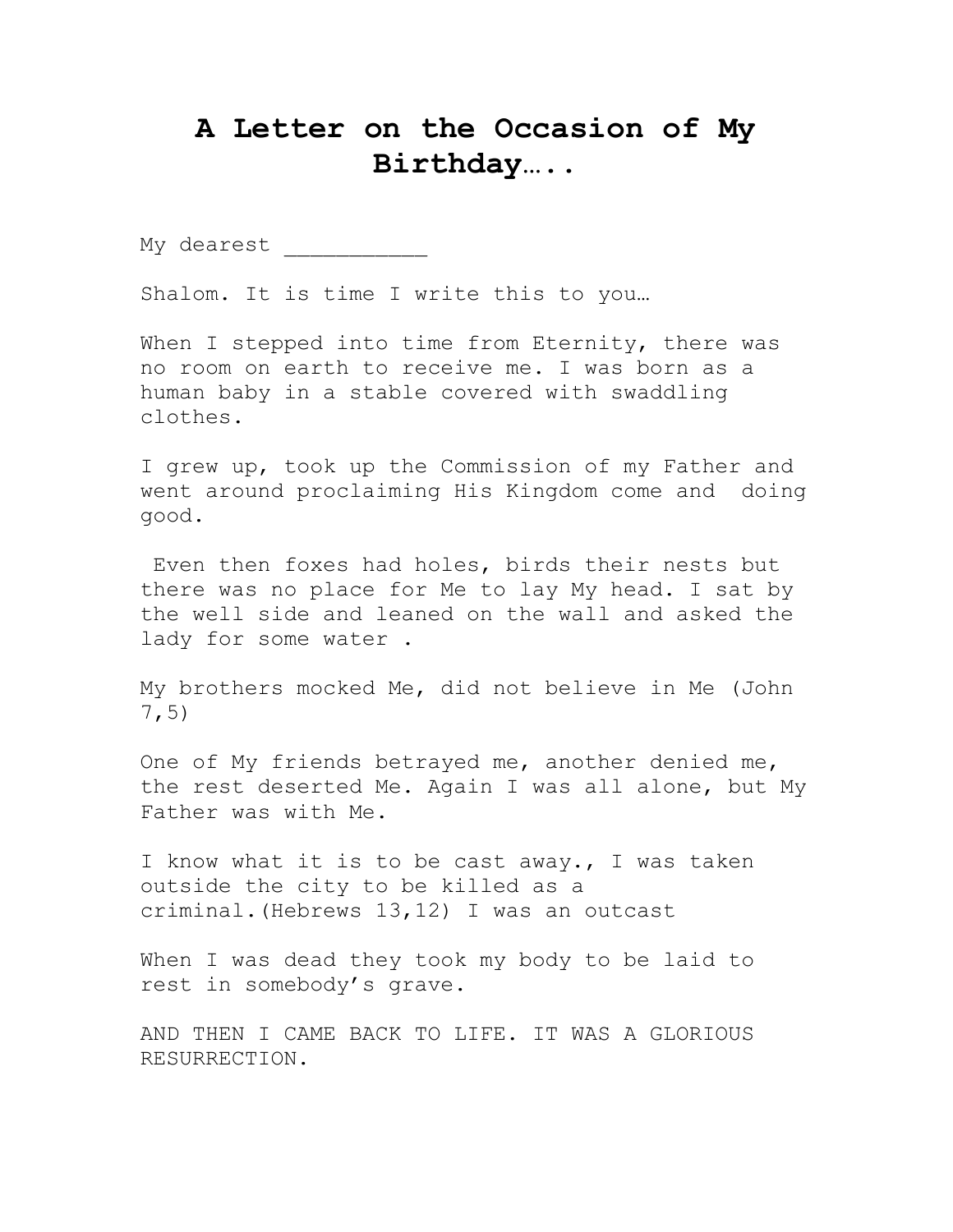The veil was torn. I did not dwell in man made tabernacles anymore. Remember what dear Paul wrote, "Don't you know that you yourselves are God's temple and that God's Spirit lives in you?" (I Corinthians 3,16)

THE DWELLING OF GOD IS WITH MEN AND HE WILL LIVE WITH THEM. THEY WILL BE HIS PEOPLE AND HE WILL BE THEIR GOD. (Revelation 21,3)

I was so eager to come and live with my people. 2009 years have passed by and I walk through the streets gaily decorated to celebrate My birthday. Big choirs are practicing to sing in perfect pitch, business is brisk. Churches have full programme. Tight schedule.

But where am I to stay? Where is the heart waiting for Me, a hearth open to receive Me? I walk through big and narrow streets, in and out of nations. I go through great and small churches, I stop by grand malls, but am still searching for a place to lay down My head. I don't feel needed in many hearts . I stand out and watch, saddened and hurt. The hearts where I was once welcomed and loved are too busy to spare a thought for Me. And I wait….

Some know it is My birthday, some do not know but it does not matter anyway. The season is good to enjoy and that is reason enough.

And I wait and watch. Wait and watch, hoping which heart will open and say, "Come to my heart Lord Jesus , there is room in my heart for thee…"

My dear friend can you tell Me a place ….a heart which will receive Me once again…?